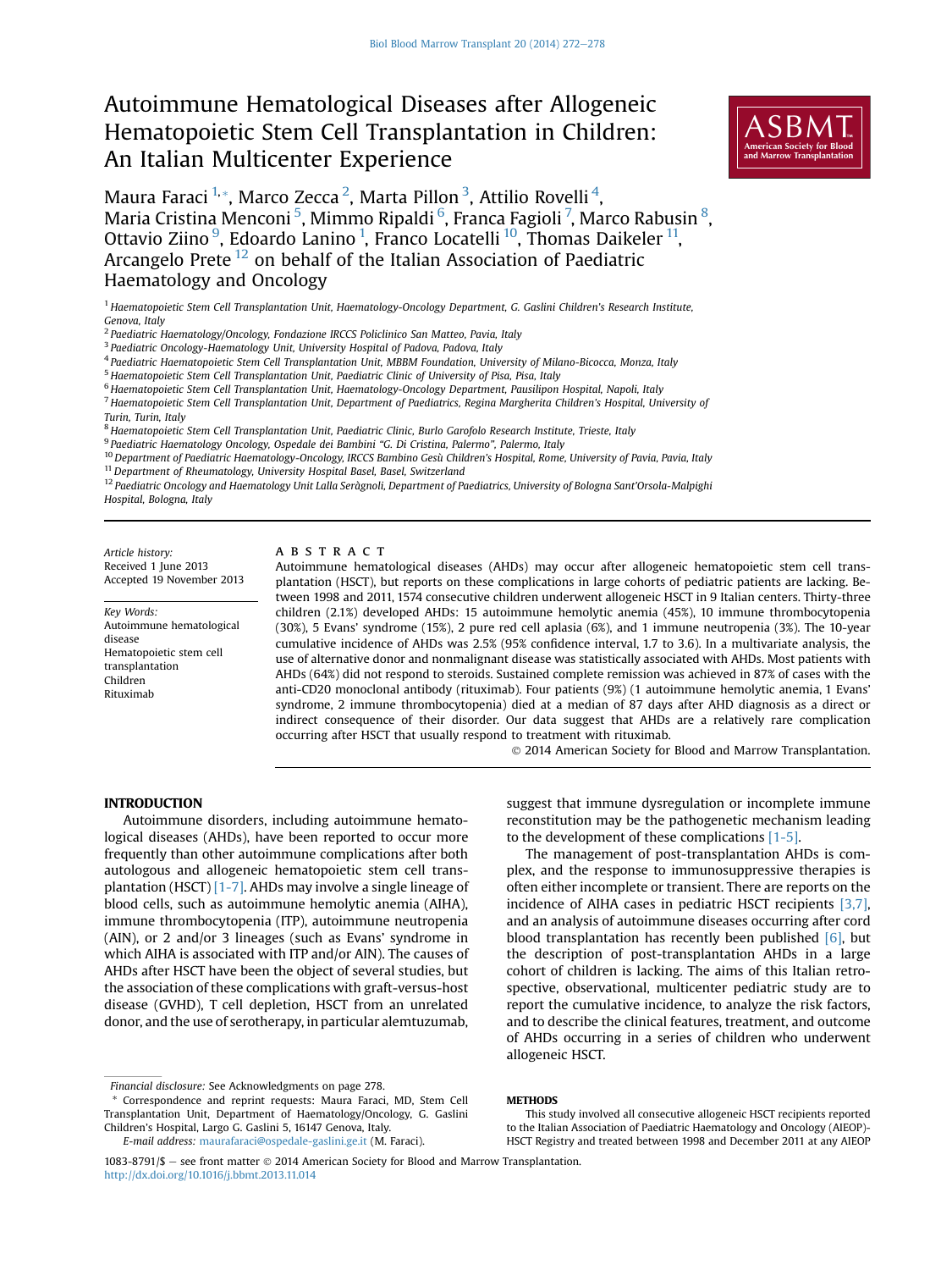center. Data regarding patients with a minimum follow-up of at least 6 months were collected and analyzed. The AIEOP centers that agreed to participate in the study were asked to identify patients affected by AHD and to answer a specific questionnaire, including queries addressing clinical features of AHDs, laboratory characteristics, therapies used, and outcome. Data concerning demographics, type of primary diagnosis, date and type of transplantation, conditioning regimen, type of stem cell source, and GVHD (maximum grade, duration, and treatment) were retrieved from the AIEOP-HSCT Registry for each study subject. HSCT was classified as (1) matched related donor, including patients who received geno-/phenotypically HLA identical or with a single locus mismatch, and (2) alternative donor, including patients who received HSCT from an unrelated volunteer or from an HLA partially matched/haploidentical related donor.

We analyzed the response to first- and second-line treatment and categorized it as (1) complete response (CR) in cases of normalization of the clinical signs and laboratory tests for AHD, (2) partial response when an improvement in clinical symptoms or laboratory analyses and/or steroid dependence was observed despite the presence of autoantibodies, or (3) nonresponse when the clinical signs/symptoms and laboratory findings were either unchanged or worsened despite therapy.

This retrospective study was approved by the AIEOP-HSCT board. The procedures we followed were in accordance with our institution's ethical standards and with the Helsinki Declaration. As per Italian guidelines, no other specific informed consent was required other than a general agreement to clinical and laboratory data collection for scientific purposes expressed at the time of transplantation.

### Statistical Analysis

Patients' data were collected using patient-oriented forms, filled in by the physician in charge at each center and sent to the AIEOP Operations Office in Bologna where data were stored in an electronic database (AIEOP-HSCT Registry) for quality control and statistical analysis by Venus, a facilities-integrated software system running on an IBM mainframe at the Italian Inter-University Computing Centre (CINECA).

Quantitative variables were reported as median and range, whereas categorical variables were expressed as absolute number and percentage. The incidence of AHD was defined as the probability of having AHD at time t, death in remission or disease relapse considered the competing event [\[8\]](#page-6-0). AHD was calculated as a cumulative incidence curve to adjust the estimate for competing risks [\[9,10\].](#page-6-0) All results were expressed as 10-year cumulative incidences and 95% confidence intervals (CIs) [\[8\].](#page-6-0)

The following variables were included in the univariate analysis of factors predicting the development of AHD: patient gender, median age at diagnosis, type of original disease (malignant versus nonmalignant), median age at HSCT, type of conditioning regimen (total body irradiation-based versus chemotherapy-based), type of stem cell source, type of GVHD prophylaxis, and acute and chronic GVHD occurrence. Logistic regression was used to perform the multivariate analysis, and the model included all variables with  $P < .05$  in univariate analysis. The chi-square test was used to compare percentage differences. All P values were 2-sided, and  $P < .05$  were

considered statistically significant.  $P > .1$  was reported as not significant (NS), whereas P between .05 and .1 were reported in detail.

Statistical analysis was performed using Number Cruncher Statistical System 2007 (Kaysville, UT) and R 2.5.0 software package ([http://www.R](http://www.R-project.org)[project.org\)](http://www.R-project.org) [\[11-13\].](#page-6-0) Data were analyzed as of December 15, 2012.

Nine of 20 AIEOP centers performing allogeneic HSCT (45%) agreed to participate in this study. Overall, they performed 41% ( $n = 1574$ ) of the 3830 transplants reported to the AIEOP-HSCT Registry during the study period. These centers provided the data concerning the children who were eligible for this study, and among them a total of 33 AHDs (2.1%) were reported. The median follow-up after transplantation of AHD patients was 43.5 months (range, 6 to 163.6). AHD was diagnosed after a first transplant in 29 patients, whereas in 4 cases it occurred after a second HSCT performed for either relapse ( $n = 2$ ) or graft failure ( $n = 2$ ).

### Cumulative Incidence

The cumulative incidence of AHDs was 1.53% (95% CI, 1.02 to 2.30) 1 year after HSCT; it was 2.05% (95% CI, 1.44 to 2.92) 2 years after HSCT, 2.13% (95% CI, 1.50 to 3.02) 3 and 5 years after transplantation, and 2.50% (95% CI, 1.74 to 3.57) 10 years after HSCT. The cumulative incidence was significantly different between groups of patients who received matched related (.74%) and alternative donor (3.62%) stem cells  $(P < .001)$  (Figure 1).

### Risk Factors

The main characteristics of patients who did or did not develop AHDs are reported in [Table 1.](#page-2-0) Univariate analysis ([Table 1](#page-2-0)) showed no significant correlation between the development of AHD and patient gender, type of conditioning regimen (total body irradiation versus chemotherapy based), type of GVHD prophylaxis, or acute and chronic GVHD occurrence. On the contrary, the following factors were found to be significantly associated with an increased risk of AHD: younger age at HSCT (3.1 years [range, .7 to 18.9] for patients developing AHD versus 8.8 years [range, .3 to 22] for patients not developing these disorders;  $P = .0005$ ), transplantation from an alternative donor ( $P = .004$ ), primary



### **Cumulative incidence of AHD**

Figure 1. Cumulative incidence of AHDs.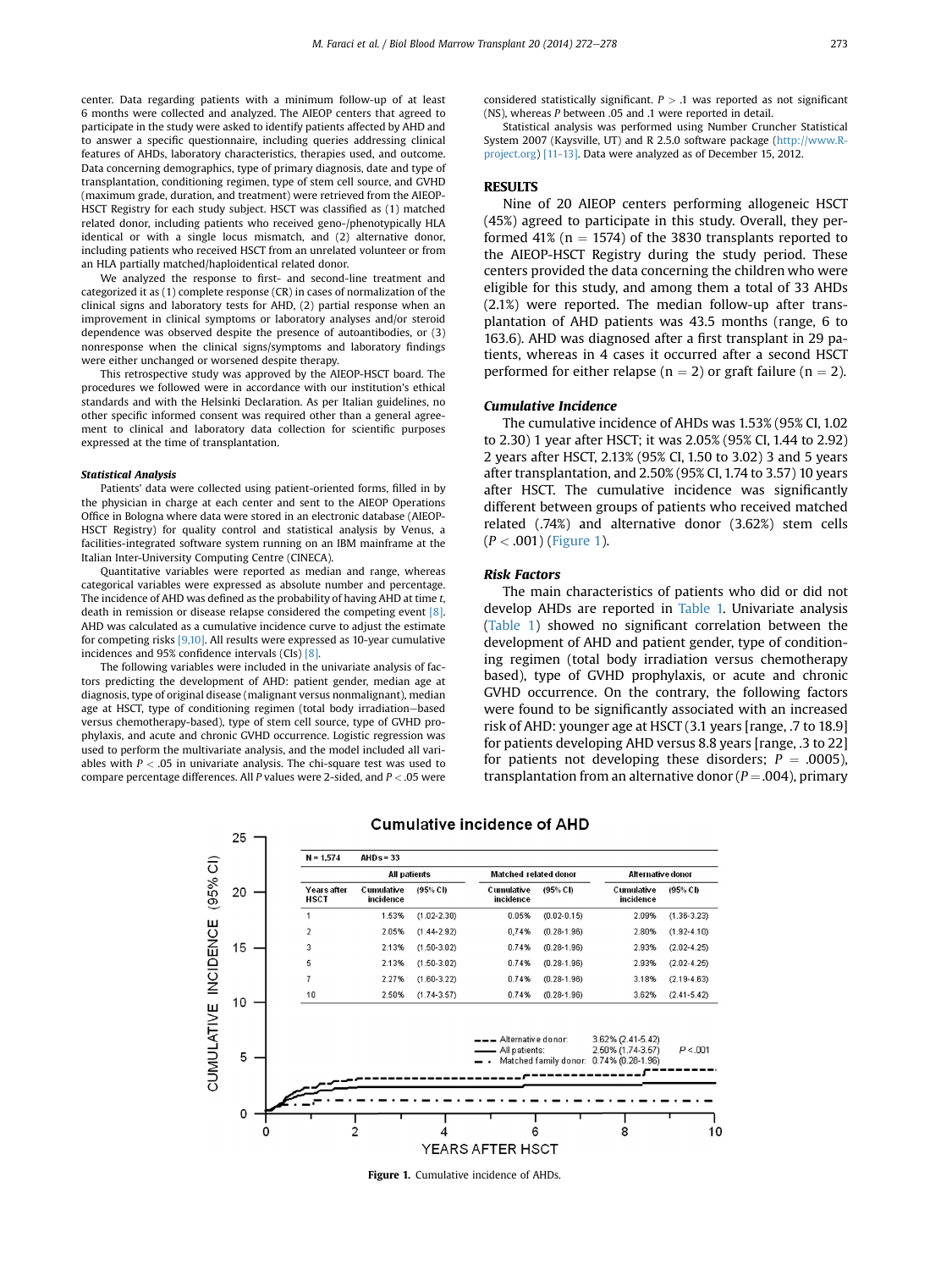<span id="page-2-0"></span>Table 1 ------ -<br>Clinical Risk Factors for AHD after Allogeneic HSCT and Univariate Analysis

|                                   | Patients<br>with AHD | Patients<br>without AHD | P       |
|-----------------------------------|----------------------|-------------------------|---------|
| Gender, n (%)                     |                      |                         |         |
| Male                              | 16(48)               | 922 (60)                | .1887   |
| Female                            | 17(52)               | 619 (40)                |         |
| Median age at diagnosis,          | $2.2$ (.1-16.6)      | $6.1(.1-20)$            | .04     |
| yr (range)                        |                      |                         |         |
| Type of underlying disease, n (%) |                      |                         |         |
| Malignant                         | 11 (34)              | 1208 (78)               | < .0001 |
| Nonmalignant                      | 22(66)               | 333 (22)                |         |
| Median age at HSCT, yr (range)    | $3.1(.7-18.9)$       | $8.8(.3-22)$            | .0005   |
| Type of HSCT, n (%)               |                      |                         |         |
| Alternative donor                 | 29 (88)              | 978 (63)                | .004    |
| Matched related donor             | 4(12)                | 563 (37)                |         |
| Type of conditioning              |                      |                         |         |
| regimen, n (%)                    |                      |                         |         |
| <b>TBI</b> based                  | 6(18)                | 654 (58)                | .015    |
| Chemotherapy based                | 27(81)               | 887 (42)                |         |
| Source of stem cell, n (%)        |                      |                         |         |
| Bone marrow                       | 18 (55)              | 1154 (73)               | .003    |
| PBSC                              | 5(15)                | 237 (15)                |         |
| Cord blood                        | 10(30)               | 183 (12)                |         |
| Type of GVHD prophylaxis, n (%)   |                      |                         |         |
| $CSA + ATG \pm MTXs$              | 28 (85)              | 617 (40)                | .01     |
| $CSA \pm MTXs$                    | 3(9)                 | 805 (51)                |         |
| T depletion $\pm$ other           | 1(3)                 | 115(7)                  |         |
| Other or none                     | 1(3)                 | 4(2)                    |         |
| Acute GVHD, n (%)                 |                      |                         |         |
| No                                | 10(30)               | 456 (30)                | .794    |
| Yes                               | 23(69)               | 947 (61)                |         |
| Grades I-II                       | 17(74)               | 740 (78)                |         |
| Grades III-IV                     | 6(26)                | 207(22)                 |         |
| Unknown                           | 0                    | 138 (9)                 |         |
| Chronic GVHD, n (%)               |                      |                         |         |
| No                                | 18 (55)              | 894 (58)                | .042    |
| Yes                               | 13 (39)              | 357 (23)                |         |
| Not applicable/unknown            | 2(6)                 | 290 (19)                |         |
| Limited                           | 5(39)                | 200(56)                 |         |
| Extensive                         | 8(61)                | 157 (44)                |         |
| Total, $n$ $(\%)$                 | 33(2.1)              | 1541 (97.9)             |         |

BM indicates bone marrow; PBSC, peripheral blood stem cells; TBI, total body irradiation; ATG, antithymocyte globulin; CSA, cyclosporine; MTXs, short course of methotrexate.

diagnosis of a nonmalignant disease ( $P < .0001$ ), and the use of cord blood as stem cell source ( $P = .003$ ). In multivariate analysis, primary diagnosis of a nonmalignant disease  $(P = .00017)$  and the use of an alternative donor  $(P = .019)$ remained factors significantly associated with the development of AHD (Table 2).

### Clinical Characteristics and Treatments

[Table 3](#page-3-0) reports the transplant characteristics of patients experiencing AHD. [Table 4](#page-4-0) shows details on type of AHD treatment (first- and second-line treatment) and on final outcome. First- and second-line treatment included steroids (methylprednisolone or other type of steroids) at dosages ranging from 1 to 40 mg/kg, intravenous immunoglobulin (IVIG) administered from 400 mg/kg/day to 1 g/kg/day for several courses, and rituximab (RTX) given at 375 mg/m<sup>2</sup> weekly for 2 to 6 courses.

AIHA as a single manifestation of AHD was diagnosed in 15 children (46%) at a median of 5.2 months (range, 1.3 to 100.9) after HSCT. The 10-year cumulative incidence of AIHA was 1.5% (95% CI, .95 to 2.41). The median hemoglobin level at AIHA diagnosis was 7.4 g/dL (range, 4.5 to 9.4); 11 of 15 children received a median of 3 RBC transfusions (range, 1 to 8). Six children (40%) affected by AIHA achieved CR after

| . .<br>×<br>. .<br>٧ |  |
|----------------------|--|
|----------------------|--|

------ -<br>Multivariate Analysis of Risk Factors Associated with the Occurrence of AHD

| <b>Risk Factors</b>        | Odds Ratio | 95% CI       | P      |
|----------------------------|------------|--------------|--------|
| Chronic GVHD               |            |              |        |
| Extensive vs. absent       | 2.29       | $.85 - 6.18$ | .102   |
| Limited vs. absent         | 1.39       | .48-3.97     | .544   |
| Age at HSCT (per yr)       | .94        | $.86 - 1.02$ | .138   |
| Stem cell source           |            |              |        |
| CB vs. BM                  | 1.76       | $.69 - 4.49$ | .235   |
| PBSC vs. BM                | 1.08       | $.34 - 3.48$ | .894   |
| Diagnosis                  |            |              |        |
| Nonmalignant vs. malignant | 6.87       | 2.51-8.78    | .00017 |
| TBI: yes vs. no            | 1.36       | $-43 - 437$  | .601   |
| Donor                      |            |              |        |
| MUD vs. MFD                | 3.73       | 1.23-1.27    | .019   |
| PMFD vs. MFD               | 2.14       | $-35 - 3.21$ | .412   |

BM indicates bone marrow; CB, cord blood; PBSC, peripheral blood stem cells; TBI, total body irradiation; MUD, matched unrelated donor; MFD, matched family donor; PMFD, partially matched family donor.

first-line therapy including methylprednisolone alone  $(n = 3)$  or associated with IVIG  $(n = 2)$  and RTX  $(n = 1)$ , whereas 7 of 8 children who did not respond to first-line treatment obtained CR after a median of 1.8 months (range, 1 to 3) after RTX was administered as second- or third-line therapy ([Table 4\)](#page-4-0).

Ten patients presented ITP (30%) at a median of 40.2 months (range, 2.5 to 101.68) after HSCT. The 10-year cumulative incidence of ITP was .9% (95% CI, .05 to 1.80). The median number of platelets at the time of ITP diagnosis was  $16,500/\mu$ L (range, 3000 to 48,000), and antibodies against platelets were found to be positive in 6 of 8 evaluated patients (75%). Four children with ITP achieved CR after firstline treatment including IVIG ( $n = 3$ ) and methylprednisolone ( $n = 1$ ). Of the remaining 6 patients, 2 were responsive to RTX and 1 to an infusion of allogeneic CD34, whereas 2 died of transplant-related complications and 1 of relapse of the underlying disease. Four children developed an infection before or during ITP, and the origin was viral (cytomegalovirus) in 2 cases and mycotic (1 candida, 1 aspergillus) in 2 cases.

Five children developed Evans' syndrome (15%) (4 AIHA  $+$ ITP, 1 AIHA  $+$  ITP  $+$  AIN) at a median of 9.2 months after HSCT (range, 2.4 to 24.4). Two patients with  $A I H A + I T P$  obtained CR 3 and 6 months after RTX as first- or second-line treatment, and the third achieved CR after steroids administered as first-line treatment. One child died of multiple organ failure 6 months after Evans' syndrome diagnosis despite several immunosuppressive therapies (steroids, IVIG, 6 doses of RTX, vincristine, cyclophosphamide, plasma exchange, splenectomy, alemtuzumab, and rapamycin) ([Table 4\)](#page-4-0). The child with Evans' syndrome characterized by AIHA  $+$  ITP  $+$ AIN was affected by type 1 mucopolysaccharidosis and developed autoimmune pancytopenia in the context of chronic extensive GVHD 23 months after a second unrelated donor bone marrow HSCT had to be performed due to primary graft failure of the unrelated donor cord blood HSCT. Although CR of AIHA and ITP was obtained after 4 doses of RTX, AIN persisted in the contest of chronic GVHD treated with dexamethasone, 2 courses of monoclonal antibodies against anti-CD25, rapamycin, and finally a  $CD34+$  positively selected boost of peripheral blood stem cells from the original donor. Fifteen months after the diagnosis of Evans' syndrome, hematological values returned within normal ranges even though low direct antiglobulin test positivity persisted.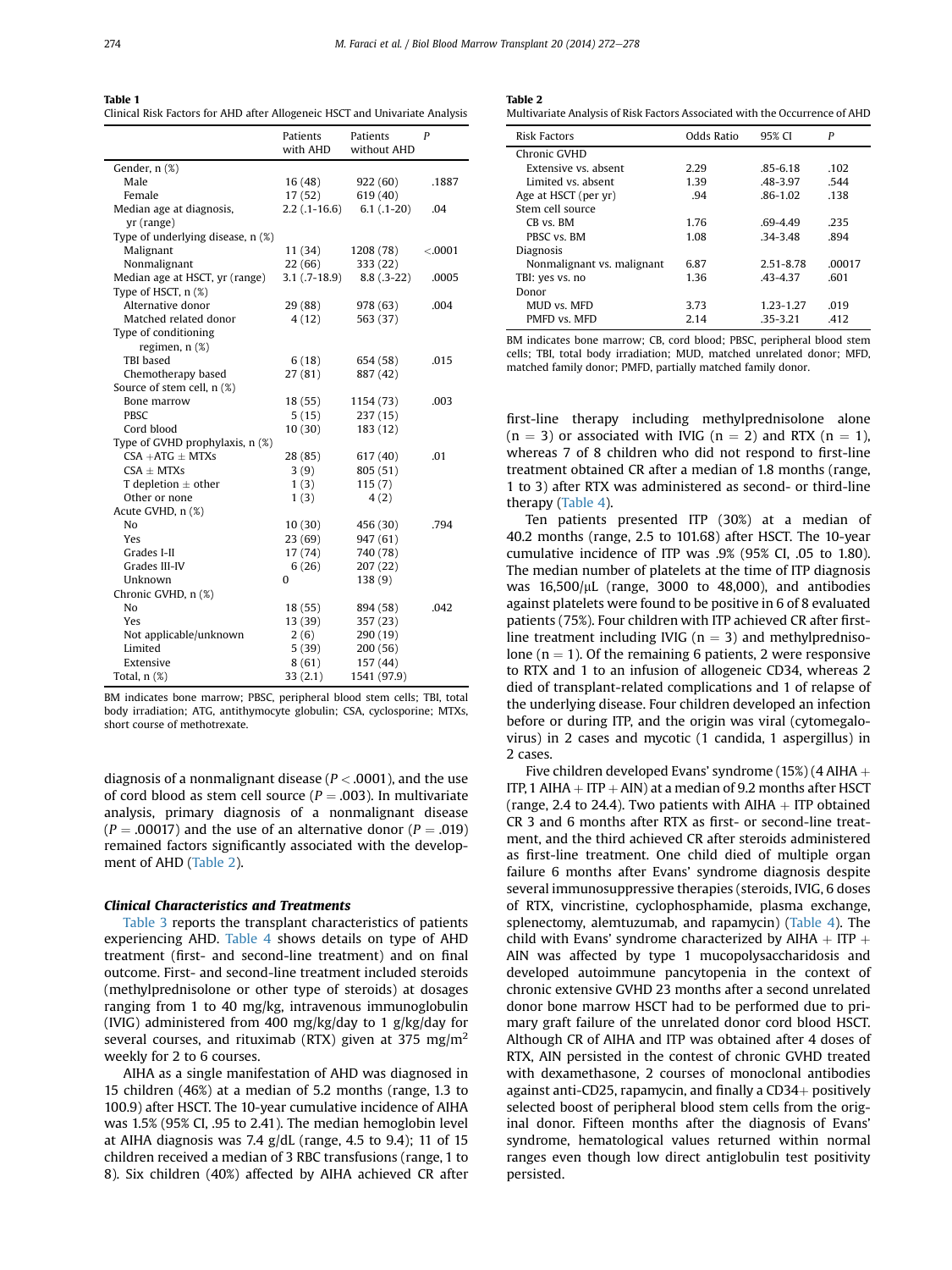<span id="page-3-0"></span>

| Table 3                                                                                            |  |  |  |
|----------------------------------------------------------------------------------------------------|--|--|--|
| Characteristics of Patients with AHD, Transplantation, Procedures, Outcome, and Development of AHD |  |  |  |

| Patient No.    | Primary Disease  | Sex | Yr of HSCT | Age at HSCT (yr/mo) | <b>Conditioning Regimen</b> | Donor     | Cell Origin | <b>GVHD Prophylaxis</b> | aGVHD Maximum Grade | cGVHD     | Survival Status       | <b>AHD</b>  |
|----------------|------------------|-----|------------|---------------------|-----------------------------|-----------|-------------|-------------------------|---------------------|-----------|-----------------------|-------------|
|                | <b>HLH</b>       | M   | 1998       | $3 \text{ mo}$      | Bus, VP16, CY               | AD        | CB          | ATG,CSA,MPD             | Absent              | Absent    | 5.6 mo $(D)$          | <b>AIHA</b> |
| 2              | MPS1             | F   | 1999       | $1.5 \text{ yr}$    | Bus, CY                     | AD        | <b>BM</b>   | ATG,CSA,MPD             | Absent              | Absent    | 145 mo (A)            | AIHA        |
| 3              | Langh. His       | M   | 2002       | $2.1 \text{ yr}$    | Bus, Vp16, CY               | AD        | CB          | ATG,CSA,MPD             |                     | Absent    | 114 mo $(A)$          | <b>AIHA</b> |
| $\overline{4}$ | ALL              | M   | 2003       | 11.8 yr             | TBI.TT.CY                   | AD        | <b>BM</b>   | ATG,CSA,MTXs            | H                   | Limited   | $103 \text{ mo} (A)$  | <b>AIHA</b> |
| 5              | <b>HLH</b>       | M   | 2005       | $1.7 \text{ yr}$    | Bus, TT, Fluda              | AD        | <b>BM</b>   | ATG,CSA,MTXs            | Absent              | Absent    | 80.1 mo (A)           | AIHA        |
| 6              | MPS1             | F   | 2006       | $1.5 \text{ yr}$    | Bus, CY                     | AD        | CB          | ATG,CSA,MPD             | Н                   | Extensive | 69.1 mo (A)           | AIHA        |
|                | AML              | F   | 2007       | 9 <sub>mo</sub>     | Bus, CY, L-PAM              | AD        | <b>BM</b>   | ATG,CSA,MTXs            |                     | Absent    | 53 mo $(A)$           | <b>AIHA</b> |
| 8              | Fanconi A        | F   | 2008       | 5.2 yr              | Fluda, CY, ATG              | AD        | <b>CB</b>   | CSA, MPD                | $\mathbf{H}$        | Extensive | 44.7 mo (A)           | <b>AIHA</b> |
| 9              | C. Anemia        | M   | 2008       | 4.4 yr              | TT. Treo.Fluda              | AD        | PBSC        | ATG,CSA,MTXs            | Absent              | Absent    | 36.4 mo $(A)$         | <b>AIHA</b> |
| 10             | AML              | M   | 2009       | 17.2 yr             | Bus, CY, L-PAM              | AD        | <b>BM</b>   | ATG,CSA,MTXs            | П                   | Limited   | $25.6$ mo $(A)$       | <b>AIHA</b> |
| 11             | ALL              |     | 2010       | $3.2 \text{ yr}$    | TBI,TT,CY                   | AD        | <b>BM</b>   | ATG,CSA,MTXs            |                     | Absent    | $20.1 \text{ mo} (A)$ | <b>AIHA</b> |
| 12             | <b>ALL</b>       | F   | 2010       | 1.9 <sub>yr</sub>   | Bus, TT, CY                 | AD        | PBSC        | ATG,CSA,MTXs            |                     | Absent    | 18.2 mo               | <b>AIHA</b> |
| 13             | <b>SAA</b>       | M   | 2010       | $6.5$ yr            | Fluda.CY.ATG                | AD        | <b>BM</b>   | <b>CSA.MTXs</b>         | Absent              | Absent    | 17.7 mo $(A)$         | <b>AIHA</b> |
| 14             | SAA              | M   | 2010       | 8.4 yr              | Fluda, CY, ATG              | AD        | <b>BM</b>   | CSA, MTXs               |                     | Absent    | 14.5 mo $(A)$         | <b>AIHA</b> |
| 15             | ALL              | M   | 2011       | 2.9 <sub>yr</sub>   | TT.Treo.Fluda               | AD        | <b>BM</b>   | ATG,CSA,MTXs            | $\mathbf{I}$        | Absent    | $4.7 \text{ mo} (A)$  | <b>AIHA</b> |
| 16             | <b>SAA</b>       | F   | 2003       | $12.1$ yr           | Fluda, CY, ATG              | AD        | <b>BM</b>   | $CSA+MTXs$              | $\mathbf{I}$        | Extensive | $102 \text{ mo} (A)$  | <b>ITP</b>  |
| 17             | Fanconi A        | F   | 2005       | 9.25 yr             | Fluda, CY, 400TBI, ATG      | AD        | <b>BM</b>   | <b>CSA</b>              | Ш                   | Extensive | 72.5 mo (A)           | <b>ITP</b>  |
| 18             | Osteopetrosis    | M   | 2007       | 7 mo                | Bus, CY, TT                 | AD        | CB          | ATG,CSA,MPD             | $\mathbf{I}$        | Limited   | 52 mo $(A)$           | <b>ITP</b>  |
| 19             | Fanconi A        | F   | 2008       | 6.2 yr              | Fluda, CY, ATG              | <b>RD</b> | <b>BM</b>   | CSA, MTXs               | IV                  | Extensive | 42.3 mo $(A)$         | <b>ITP</b>  |
| 20             | SCID             | M   | 2008       | 9 <sub>mo</sub>     | Bus, CY                     | AD        | CB          | ATG,CSA,MPD             | Absent              | Absent    | 42.9 mo $(A)$         | <b>ITP</b>  |
| 21             | <b>SAA</b>       | F   | 2008       | $2.2 \text{ yr}$    | Fluda, CY, ATG              | $RD*$     | <b>BM</b>   | <b>CSA.MTXs</b>         | Absent              | Absent    | 38.5 mo A)            | <b>ITP</b>  |
| 22             | NB               |     | 2009       | $12,6 \text{ yr}$   | TT,L-PAM                    | $AD+$     | <b>PBSC</b> | ATG,CSA,MTXs            | IV                  | Extensive | 6.45 mo $(D)$         | <b>ITP</b>  |
| 23             | MPS <sub>1</sub> |     | 2009       | 9 <sub>mo</sub>     | Bus, CY                     | AD        | CB          | ATG,CSA,MPD             | $\mathbf{I}$        | Limited   | $24.2 \text{ mo} (A)$ | <b>ITP</b>  |
| 24             | ALL              |     | 2010       | 19 <sub>yr</sub>    | TBI,TT,CY                   | RD        | <b>BM</b>   | <b>CSA</b>              | Ш                   | <b>NE</b> | $2.5 \text{ mo} (D)$  | <b>ITP</b>  |
| 25             | AML              |     | 2011       | 11.4 yr             | Bus, TT, Fluda              | $AD+$     | <b>BM</b>   | ATG, Basil, CSA, MMF    | Absent              | Absent    | 5.7 mo $(D)$          | <b>ITP</b>  |
| 26             | MPS1             |     | 2001       | $1.1 \text{ yr}$    | Bus, CY                     | AD        | <b>BM</b>   | ATG,CSA,MPD             | Absent              | Absent    | 131 mo $(A)$          | Evans       |
| 27             | SCID             | M   | 2007       | 10 <sub>d</sub>     | No CR                       | AD        | <b>BM</b>   | No GVHD proph.          | Ш                   | Absent    | 57.5 mo (A)           | Evans       |
| 28             | <b>ALL</b>       | M   | 2008       | 16.5 yr             | TBI,TT,CY                   | AD        | <b>PBSC</b> | ATG,CSA,MTXs            | IV                  | Extensive | 38.4 mo (A)           | Evans       |
| 29             | MPS1             | M   | 2010       | $2.7 \text{ yr}$    | Bus, CY                     | AD        | CB          | ATG,CSA,MPD             | $\mathbf{I}$        | Absent    | $9 \text{ mo} (D)$    | Evans       |
| 30             | MPS1             | F   | 2010       | 3.7 <sub>yr</sub>   | TT,Treo,Fluda               | AD        | <b>BM</b>   | Campath,Tac,MTXs        | $\mathbf{H}$        | Extensive | 15.5 mo $(A)$         | Evans       |
| 31             | ThalassemiaM     | M   | 1998       | 7.7 yr              | Bus, CY                     | <b>RD</b> | <b>BM</b>   | CSA, ATG                | Absent              | Absent    | 164 mo (D)            | <b>PRCA</b> |
| 32             | WAS              | M   | 2010       | 9 <sub>mo</sub>     | Treo,Fluda                  | AD        | <b>BM</b>   | ATG,CSA                 | Absent              | Absent    | 14.5 mo $(A)$         | <b>PRCA</b> |
| 33             | ALL              | F   | 2007       | 16.8 yr             | TBI,TT,CY                   | AD        | PBSC        | ATG,CSA,MTXs            |                     | Limited   | 53.9 mo (A)           | <b>AIN</b>  |

M indicates male; F, female; HLH, hemophagocytic lymphohistiocytosis; Thalassemia M, thalassemia major; MPS1, mucopolysaccaridosis type 1; Langh His, Langherans cell histiocytosis; ALL, acute lymphoblastic leukemia; AML, acute myeloid leukemia; SAA, severe aplastic anemia; Fanconi A, Fanconi anemia; SCID, severe combined immunodeficiency disease; WAS, Wiskott-Aldrich syndrome; C. Anemia, congenital anemia; NB, neuroblastoma; Proph, prophylaxis; Bus, busulfan; CY, cyclophosphamide; AD, alternative donor; Fluda, fludarabine; L-PAM, melphalan; TT, thiotepa; TBI, total body irradiation; Treo, treosulphan; VP16, etoposide; ATG, antithymocyte globulin; UD, unrelated donor; RD, related donor; PMRD, partially matched related donor; Haplo, haploidentical donor; BM, bone marrow; PBSC, peripheral blood stem cells; CB, cord blood; CSA, cyclosporine A; MPD, methylprednisolone; MTXs, short course of methotrexate; Tac, tacrolimus; Basil, basiliximab; MMF, mycophenolate mofetil; GF, graft failure; A, alive; D, dead; NE, not assessable; AHD, autoimmune disease; mo(s), month(s); d(s), day(s); yr(s), Infect, infections; aGVHD, acute GVHD; cGVHD, chronic GVHD; AIHA, autoimmune hemolytic anemia; Evans, Evans' syndrome; ITP, immune trombocytopenia; PRCA, pure red cell aplasia.

 $\,$  Patient received a second HSCT due to primary graft failure after a first RD HSCT conditioned with Flu, Cy, ATG (GVHD prophylaxis with MTX+CSA).

 $\dagger$  Patient received a second HSCT due to a relapse that occurred 2 yr after the first autologous HSCT (conditioned with Bus+LPAM).

 $\ddagger$  Patient received a second HSCT due to a relapse that occurred 1 yr after a first CB HSCT conditioned with Bus, Cy, LPAM (GVHD prophylaxis with ATG, CSA, MPD).

<sup>§</sup> Patient received a second HSCT due to graft failure that occurred after a first cord blood HSCT conditioned with Bus, CY (GVHD prophylaxis with ATG, CSA, MPD).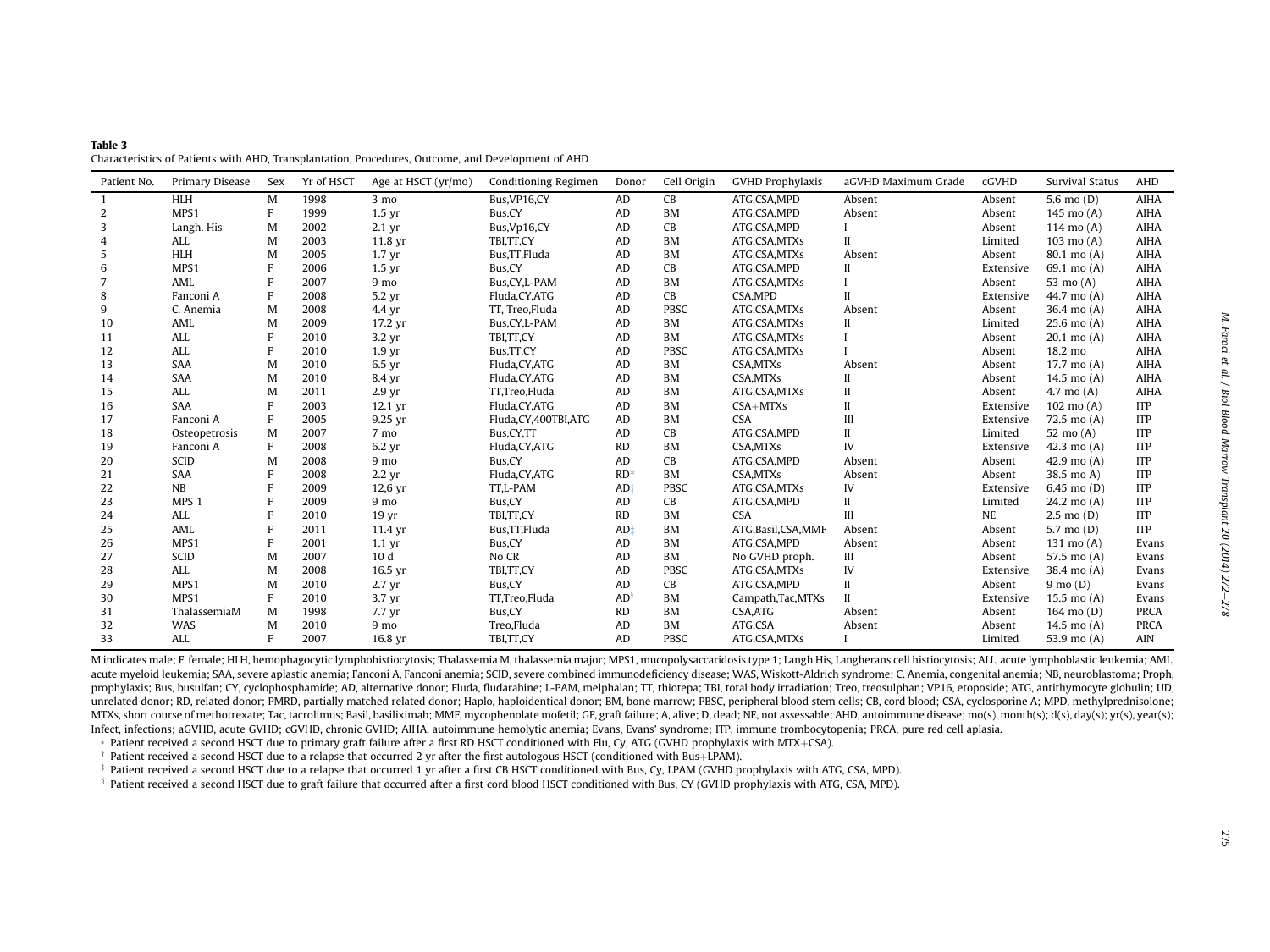<span id="page-4-0"></span>

| Table 4                                                                  |  |
|--------------------------------------------------------------------------|--|
| Characteristics of Patients with AHD, Treatments, Responses, and Outcome |  |

| Patient No. AHD |             | Mo from HSCT Age at AHD Infect | (yr/mo) |                | aGVHD<br>cGVHD | First-Line Therapy                                              | Response<br>(Time)    | Second- to Third-Line<br>Therapy                      | Response<br>(Time)      | Survival<br><b>Status</b> | Cause of Death Follow-up of | AHD (days, mo)   |
|-----------------|-------------|--------------------------------|---------|----------------|----------------|-----------------------------------------------------------------|-----------------------|-------------------------------------------------------|-------------------------|---------------------------|-----------------------------|------------------|
| $\overline{1}$  | <b>AIHA</b> | 3.3                            | 6 mo    | N <sub>O</sub> | NO             | MPD: 5 mg/kg+ IVIG: 400 mg/kg $\times$ 5                        | $CR(1 \text{ mo})$    |                                                       |                         | Dead                      | Traumatic<br>Hemothorax     | 10 days          |
| 2               | <b>AIHA</b> | 4.7                            | 2       | N <sub>O</sub> | N <sub>O</sub> | MPD $(40 \text{ mg/kg})$                                        | PR                    | IvIg $\rightarrow$ RTX (3)                            | $CR(1 \text{ mo})$      | Alive                     |                             | 140 mo           |
| 3               | <b>AIHA</b> | 4.3                            | 2.5     | <b>EBV</b>     | NO             | MPD(2 mg/kg)                                                    | PR                    | RTX(4)                                                | $CR(1 \text{ mo})$      | Alive                     |                             | 109 mo           |
| 4               | <b>AIHA</b> | 100.9                          | 20.6    | N <sub>O</sub> | N <sub>O</sub> | MPD(2 mg/kg)                                                    | PR                    | Rapa                                                  | PR                      | Alive                     |                             | 3.5 mo           |
| 5               | <b>AIHA</b> | 13.6                           | 2.8     | N <sub>O</sub> | NO             | MPD (2 mg/kg) + IVIG (400 mg/kg $\times$ 5)                     | PR                    | RTX(4)                                                | $CR(1 \text{ mo})$      | Alive                     |                             | 66 mo            |
| 6               | <b>AIHA</b> | 5.9                            | 2       | N <sub>O</sub> | Extes          | MPD(2 mg/kg)                                                    | PR                    | RTX(2)                                                | $CR(1 \text{ mo})$      | Alive                     |                             | 64 mo            |
| 7               | <b>AIHA</b> | 9.4                            | 1.7     | <b>NO</b>      | NO             | MPD(2 mg/kg)                                                    | $CR(1 \text{ mo})$    |                                                       |                         | Alive                     |                             | 44 mo            |
| 8               | AIHA        | 8.1                            | 6       | <b>CMV</b>     | NO             | IVIG (800 mg/kg $\times$ 1)                                     | <b>NR</b>             | RTX(2)                                                | $CR(3 \text{ mo})$      | Alive                     |                             | 37 mo            |
| 9               | <b>AIHA</b> | 10.1                           | 5.2     | <b>NO</b>      | N <sub>O</sub> | MPD(5 mg/kg)                                                    | $CR(1 \text{ mo})$    |                                                       |                         | Alive                     |                             | 26 mo            |
| 10              | <b>AIHA</b> | 1.3                            | 17.3    | <b>BK/EBV</b>  | $\mathbf{I}$   | RTX(2)                                                          | $CR(3 \text{ mo})$    |                                                       |                         | Alive                     |                             | $25 \text{ mo}$  |
| 11              | <b>AIHA</b> | 4.9                            | 3.6     | <b>CMV</b>     | N <sub>O</sub> | MPD(10 mg/kg)                                                   | <b>NR</b>             | RTX(5)                                                | $CR(3 \text{ mo})$      | Alive                     |                             | 15.1 mo          |
| 12              | <b>AIHA</b> | 18.1                           | 3.4     | <b>CMV</b>     | N <sub>O</sub> | MPD (2 mg/kg) + IVIG (800 mg/kg $\times$ 2)                     | $CR(1 \text{ mo})$    |                                                       |                         | Alive                     |                             | 1 <sub>mo</sub>  |
| 13              | <b>AIHA</b> | 7.3                            | 7.1     | N <sub>O</sub> | N <sub>O</sub> | MPD(5 mg/kg)                                                    | PR                    |                                                       |                         | Alive                     |                             | 10.4 mo          |
| 14              | <b>AIHA</b> | 5                              | 8.9     | Adeno          | N <sub>O</sub> | MPD(1 mg/kg)                                                    | $CR(1 \text{ mo})$    |                                                       |                         | Alive                     |                             | 10 <sub>mo</sub> |
| 15              | <b>AIHA</b> | 3.8                            | 3.3     | <b>EBV</b>     | N <sub>O</sub> | MPD(2 mg/kg)                                                    | PR                    | RTX(3)                                                | $CR(3 \text{ mo})$      | Alive                     |                             | 4.7 mo           |
| 16              | <b>ITP</b>  | 68.8                           | 17.9    | <b>NO</b>      | <b>NO</b>      | IVIG (400 mg/kg $\times$ 2)                                     | $CR(1 \text{ mo})$    |                                                       |                         | Alive                     |                             | 33 mo            |
| 17              | <b>ITP</b>  | 7.3                            | 9.8     | <b>CMV</b>     | Exten          | IVIG $(1 g/kg)$                                                 | $CR(7 \text{ days})$  |                                                       |                         | Alive                     |                             | 65 mo            |
| 18              | <b>ITP</b>  | 9.2                            | 1.5     | <b>NO</b>      | NO             | MPD (30 mg/kg) $+$<br>IVIG (800 mg/kg $\times$ 3)               | PR                    | RTX(4)                                                | $CR(1 \text{ mo})$      | Alive                     |                             | 43 mo            |
| 19              | <b>ITP</b>  | 12.8                           | 7.3     | N <sub>O</sub> | Lim            | PDN (.5 mg/kg) + IVIG (800 mg/kg $\times$ 3)                    | PR                    | $CD34+$ for PT                                        | $CR(2 \text{ mo})$      | Alive                     |                             | 30 mo            |
| 20              | <b>ITP</b>  | 6.7                            | 1.5     | N <sub>O</sub> | N <sub>O</sub> | Beta $(.4 \text{ mg/kg}) + \text{IVIG}$ (800 mg/kg $\times$ 2)  | $CR(15 \text{ days})$ |                                                       |                         | Alive                     |                             | 35 mo            |
| 21              | <b>ITP</b>  | 4.2                            | 2.5     | N <sub>O</sub> | NO             | PDN $(1 \text{ mg/kg}) + \text{IVIG}$ (800 mg/kg $\times$ 2)    | NR                    | RTX(3)                                                | $CR(1 \text{ mo})$      | Alive                     |                             | 34 mo            |
| 22              | <b>ITP</b>  | 2.9                            | 12.9    | Asper          | IV             | DEXA (.9 mg/kg) + IVIG (1 g/kg $\times$ 1)                      | <b>NR</b>             |                                                       |                         | Dead                      | Hemorrhage,<br>Asper, cGVHD | 3.5 mo           |
| 23              | <b>ITP</b>  | 6.1                            | 1.5     | <b>NO</b>      | NO             | MPD(30 mg/kg)                                                   | $CR(1 \text{ mo})$    |                                                       |                         | Alive                     |                             | 18.1 mo          |
| 24              | <b>ITP</b>  | 1.7                            | 19.9    | CMV            | III            | MPD(1.5 mg/kg)                                                  | <b>NR</b>             |                                                       |                         | Dead                      | MOF, sepsis                 | 23 days          |
| 25              | <b>ITP</b>  | 2                              | 11.5    | Cand           | N <sub>O</sub> | MPD(1 mg/kg)                                                    | <b>NR</b>             | RTX(3)                                                | NR                      | Dead                      | Relapse                     | 3.7 mo           |
| 26              | Evans       | 21.8                           | 2       | V.Resp         | N <sub>O</sub> | MPD(2 mg/kg)                                                    | $CR(1 \text{ mo})$    |                                                       |                         | Alive                     |                             | 108 mo           |
| 27              | Evans       | 24.4                           | 2.8     | <b>NO</b>      | NO             | IVIG $(1 \text{ g/kg} \times 6)$                                | <b>NR</b>             | RTX(3)                                                | $CR(6 \text{ mo})$      | Alive                     |                             | 33 mo            |
| 28              | Evans       | 5.4                            | 16.9    | <b>NO</b>      | Exten          | RTX(4)                                                          | $CR(3 \text{ mo})$    |                                                       |                         | Alive                     |                             | 33 mo            |
| 29              | Evans       | 2.5                            | 2.9     | <b>CMV</b>     | NO             | MPD (2.4 mg/kg) + IVIG (1 g/kg $\times$ 14)                     | NR                    | RTX $(6) \rightarrow VCR, CY, PX$                     | NR                      | Dead                      | MOF, anemia,<br>hemorrhage  | 6.5 mo           |
| 30              | Evans       | 9.2                            | 4.5     | Pseud          | Exten          | MPD (4 mg/kg) + IVIG (1 g/kg $\times$ 2)                        | <b>NR</b>             | RTX $(4) \rightarrow$ Dexa,<br>Anti-CD25, CD34+, Rapa | CR: AIHA/ITP<br>PR: AIN | Alive                     |                             | 15.5 mo          |
| 31              | <b>PRCA</b> | 2.3                            | 8       | N <sub>O</sub> | N <sub>O</sub> | EPO (150 UI/kg)                                                 | PR                    | <b>MPD</b>                                            | PR                      | Alive                     |                             | 161 mo           |
| 32              | <b>PRCA</b> | 1.6                            | 10      | Klebs          | N <sub>O</sub> | EPO (500 UI/kg)                                                 | <b>NR</b>             | PDN $(1 \text{ mg/kg})$                               | $CR(1 \text{ mo})$      | Alive                     |                             | $13 \text{ mo}$  |
| 33              | AIN         | 14.3                           | 18      | <b>NO</b>      | N <sub>O</sub> | PDN $(1 \text{ mg/kg}) + \text{IVIG} (1 \text{ g/kg} \times 7)$ | $CR(1 \text{ mo})$    |                                                       |                         | Alive                     |                             | 40 mo            |

d(s) indicates day(s); Infect, infections; aGVHD, acute GVHD; cGVHD, chronic GVHD; Evans, Evans' syndrome; M, male; F, female; VResp, respiratory virus; CMV, cytomegalovirus; EBV, Epstein-Barr virus; Adeno, adenovirus; Asp, aspergillus; Pseud, pseudomonas; Klebs, klebsiella; Cand, candida; MPD, methylprednisolone; IVIG, intravenous immunoglobulin; EPO, erythropoietin; PDN, prednisone; Beta, betamethasone; DEXA, dexamethasone; PR, partial response; NR, nonresponse; mo, month; RTX(n), number of doses of RTX; PT, poor take; Rapa, rapamycin; VCR, vincristine; CY, cyclophosphamide; PX, plasma exchange; CD34þ, infusion of allogeneic CD34<sup>þ</sup> cells; anti-CD25, monoclonal antibody anti-CD25; MOF, multiple organ failure.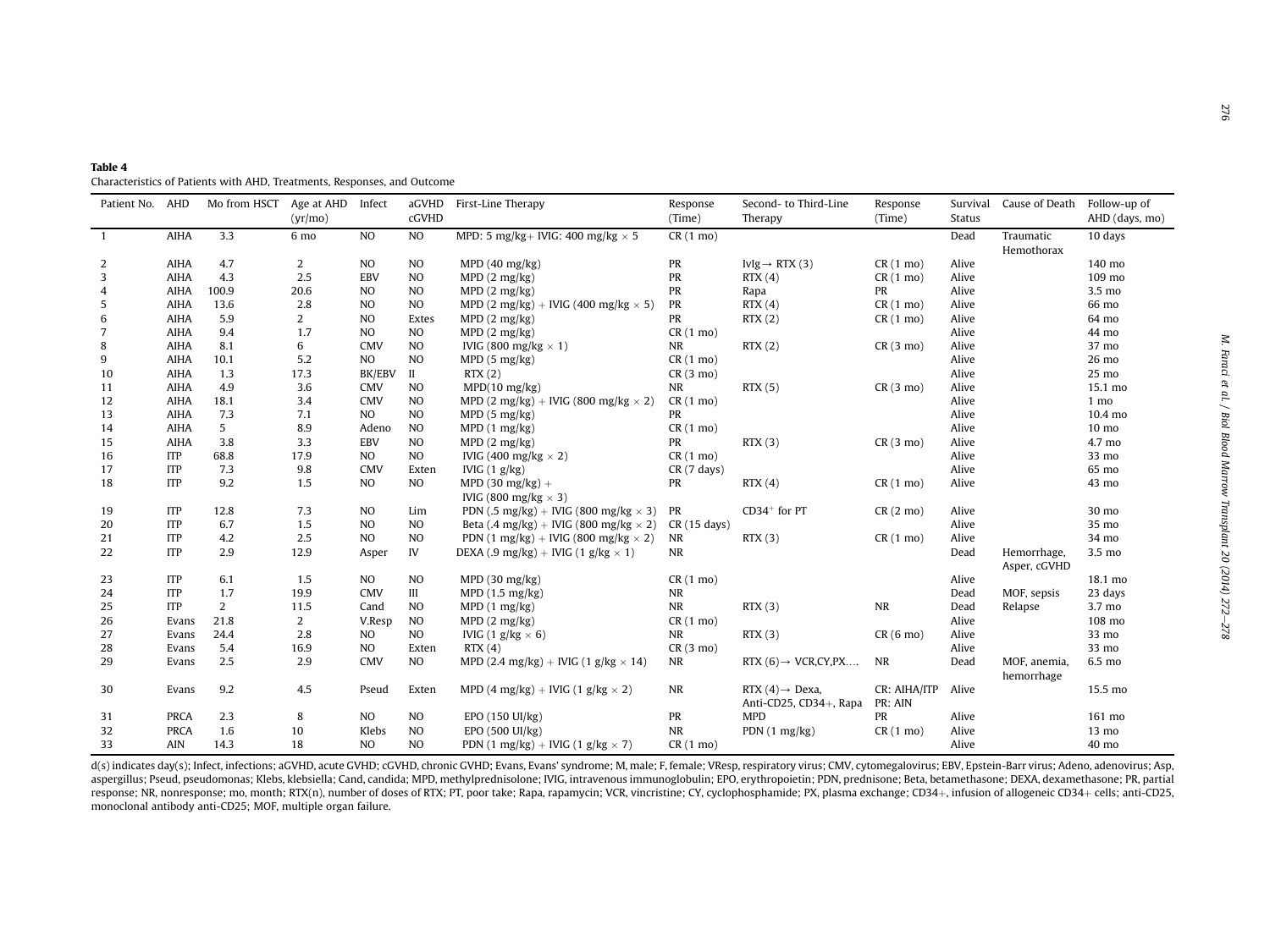Pure red cell aplasia (PRCA) occurred in 2 patients (6%) with major donor-recipient ABO incompatibility 50 and 71 days after unrelated and related donor HSCT, respectively, that were performed to treat nonmalignant disease. In both patients, recombinant human erythropoietin (150 to 500 U/ kg/day, given weekly for 10 and 6 doses, respectively) was unsuccessfully administered. Both patients received steroids, and 1 achieved stable CR. In the second patient, complete correction of PRCA was obtained after a second allogeneic peripheral blood stem cell infusion preceded by cyclophosphamide and antithymocyte globulin.

One patient (3%) developed AIN 14.3 months after unrelated donor HSCT performed for acute lymphoblastic leukemia. The search for indirect antibodies against neutrophils was negative. CR was achieved 1 month after treatment with steroids and IVIG (7 doses).

## Rituximab Treatment

In our experience, 15 children received RTX as first- or second-line therapy (8 AIHA,4 Evans' syndrome,3 ITP). The CR was obtained in 13 patients treated with RTX (87%) (100% in AIHA group, 75% in Evans' group, and 66% in ITP patients) after a median of 60 days (range, 30 to 180) from start RTX treatment.

### **Outcome**

Twenty-eight of 33 patients with AHDs were alive at last follow-up (85%). Five patients died after AHD diagnosis: 3 died without obtaining remission from AHD, and causes of death were multiple organ failure in 1 Evans' syndrome, multiple organ failure and sepsis in 1 ITP, and chronic GVHD and aspergillus in 1 ITP. Two patients died after obtaining CR of AIHA and ITP, respectively: 1 of traumatic hemothorax during the placement of a central venous catheter and 1 after relapse of the underlying malignancy.

The literature reports the incidence and risk factors of autoimmune-mediated hemolysis in adults [\[2,14,15\]](#page-6-0) and children [\[3\],](#page-6-0) but there are only single case reports of other AHDs (Evans' syndrome, ITP, AIN, PRCA) in the pediatric age group [\[7,16,17\].](#page-6-0) To the best of our knowledge, this is the first report on AHDs occurring in a large population of consecutive children who received any type of allogeneic HSCT. The study is focused on the homogeneous group of organ-specific alternative donors that most often occurred after HSCT.

Although the incidence of alternative donors after HSCT is reported as the overall incidence of autoimmune manifestations both hematological and nonhematological [\[6,18\]](#page-6-0), it is difficult to compare the incidence we observed with that of other reports. Moreover, the incidence of AHD in our cohort was lower than that reported in patients receiving cord blood transplantations (41 of 726, 4.6%)  $[6]$  and higher than that reported after autologous and allogeneic transplants for autoimmune disease (6 of 363, 1.6%)  $[18]$ . The retrospective nature of this study carries the risk of underestimating the true incidence of AHDs (in particular of mild forms), and this possibly explains the lower incidence of AHD we observed in our population.

In our cohort of patients, nonmalignant underlying disease, transplantation from alternative donors, and cord blood as a source of hematopoietic stem cells represented risk factors statistically associated with AHDs in univariate analysis, whereas only the first 2 variables remained significant in multivariate analysis. The importance of nonmalignant disease as a risk factor for AIHA was also reported by O'Brien et al. [\[3\]](#page-6-0) in a pediatric cohort and by Daikeler et al. [\[6\]](#page-6-0) in the EUROCORD experience, suggesting that a more competent immune system before HSCT could predispose to the development of autoimmune disorders after the allograft.

The higher frequency of AHD observed in children transplanted from an alternative donor has also been reported in other studies [\[3,14\].](#page-6-0) This observation could be explained by the immunological dysregulation due to the use of alemtuzumab or antithymocyte globulin administered before unrelated donor HSCT  $[4]$ , thus confirming previous observations concerning the development of AIHA after T cell-depleted HSCT  $[2]$ .

In our study, younger age at HSCT was found to be associated with the risk of AHD, but this effect disappeared in multivariate analysis. The association of AHD in younger patients is reported in some studies [\[3,6,7\],](#page-6-0) but its pathogenesis is not clear. The most attractive hypothesis is reported by Page et al. [\[7\]](#page-6-0), who suggested a mechanism of interference between post-transplant immunosuppressive therapies (cyclosporine A, antithymocyte globulin) and the normal immune ontogeny resulting in immune dysregulation.

The association between GVHD and autoimmunity is well known [\[1\]](#page-6-0), but the role of GVHD in post-transplant AHDs is still under debate  $[3,6]$ . In our experience, few patients were suffering from GVHD at the time of AHD (8 of 33 patients, 24%), and neither acute nor chronic GVHD was statistically correlated with the development of AHD.

Infections may be an important trigger for autoimmune events occurring after HSCT [\[5,14,19,20\]](#page-6-0). In our study, 33% of patients with AHD had viral infection or reactivation before or during the AHD. Fifty-four percent of these viral events were represented by cytomegalovirus reactivations, thus confirming that cytomegalovirus may contribute to the onset of post-transplantation autoimmune complications [\[19\]](#page-6-0). Although the prognosis of patients with post-transplant autoimmune diseases is variable and some spontaneous re-missions are possible [\[21\],](#page-6-0) the incidence of life-threatening events and the resistance to first-line standard treatments are most common in patients affected by AHDs [\[3,14-20\]](#page-6-0).

Other drugs used on patients with post-transplantation AHDs, either alone or in combination, include RTX [\[14,22-](#page-6-0) [24\]](#page-6-0), IVIG [\[20,25\]](#page-6-0), vincristin [\[26\],](#page-6-0) splenectomy [\[27\],](#page-6-0) and other immunosuppressive treatments. The efficacy of RTX in the treatment of AIHA [\[20-24,28,29\]](#page-6-0), as well as the encour-aging results reported in ITP [\[30\]](#page-6-0) and PRCA [\[31\]](#page-6-0), has led to an increased and consolidated use of this monoclonal antibody even in patients affected by post-transplantation AHDs [\[3,6,20,22,24\]](#page-6-0). In our experience, steroid treatment alone was unsuccessful in 64% of AHD pediatric recipients, thus requiring the addition of other immunosuppressive therapies. Our data support the use of RTX for AHDs occurring after allogeneic HSCT (CR in 87% of patients treated with RTX), confirming data reported in cord blood transplantation recipients [\[6\].](#page-6-0) The long-term effect of RTX on B cell reconstitution of patients given an allograft remains to be further investigated.

The effectiveness of IVIG administered alone or in association with steroids for the treatment of post-transplantation AHDs was reported only in single cases [\[20,25\]](#page-6-0). In the study by Hartert et al. [\[20\],](#page-6-0) 5 patients (2 AIHA and 3 ITP) treated with IVIG during first-line therapy obtained CR, confirming the reports in the literature stating that IVIG may be a good treatment option for patients with post-HSCT AHD, in particular for patients affected by ITP.